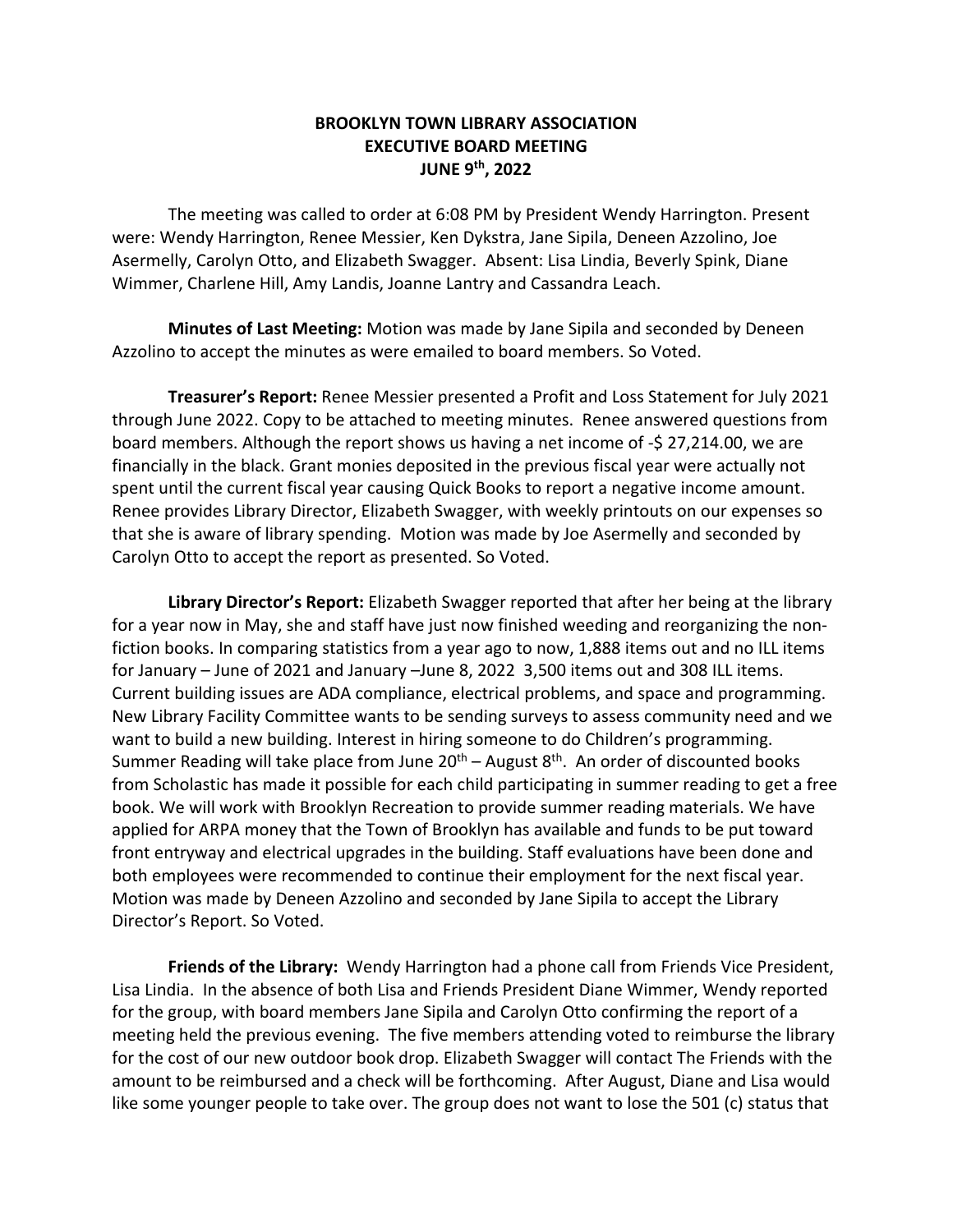would occur if they dissolved the group. The library offered to assist through advertising by posting in-house and on our website and social media page to recruit possible mothers of young library patrons to take over.

## **OLD BUSINESS:**

**Contact with Former Donor:** On March 14<sup>th</sup> Wendy Harrington sent a letter to a previous library donor who had given money from the estate of her deceased uncle. The woman had not yet visited the library as she had hoped due to the Covid pandemic. The woman had originally expressed an interest in us having a children's area for programming and was informed that we now had made space for such. No reply was received.

**Library Outreach Committee:** This committee was formed on July 26, 2018 and only met once on October 29, 2019. Their sole purpose was to explore ideas on how the library could reach out to the community and encourage more patrons to utilize our library and to promote the need for a new library and build public support for one. Committee members were former library director Catherine Tucker, Ken Dykstra, Deneen Azzolino, Diane Wimmer, Lisa Lindia and Cassandra Leach. With the increase in library use since our new director took over and the fact that two of the members are now on the New Library Facility Committee, motion was made by Ken Dykstra and seconded by Joe Asermelly to disband the Library Outreach Committee. So Voted.

**New Library Facility Committee:** The group met on March 31<sup>st</sup> and again on April 28<sup>th</sup>. The committee compiled a list of possible site options. They discussed whether to consider a new facility vs. purchasing something to renovate and put an addition onto for books. They did tour a property at 63 Canterbury Road, but it was not suitable to expand there and the building needed a lot to make it usable for our needs. The committee wants the library to move forward on its own and not wait for an eventual town hall/library complex to be built. Our Long Range Plan (last done in 2005) needs to be rewritten and a town-wide survey would need to be prepared and sent out prior to approaching the State for a grant.

**Handicapped and Lighting Issues:** Two contractors (Ed Grandelski of Grandelski Brothers and Adam Johnson of Johnson Masonry, LLC) came to assess the situation for changes to our entrance. Both said that our first step has to be the hiring of an architect to draw up plans. From there a contractor could give an estimate. The architect is liable if the finished product does not meet ADA standards when followed by a contractor. Ken asked if the town has an engineer service on a retainer that we could contact. Joe knows of a woman architect at Ellis Tech. Ken thought we should pursue this matter.

Lighting concerns are that several light fixture ballasts have started to burn out. Electricians have given estimates to replace all light fixtures that have LED bulbs and add additional electrical outlets as follows: LaBossiere Electric \$8,885 (a bid from previous year) which did not cover additional outlets and LaFleche & Sons Electric \$6,346. We are awaiting Anderson Electric to visit and give an estimate. Joe Asermelly was reaching out to Anderson Electric to see why they had not shown up yet.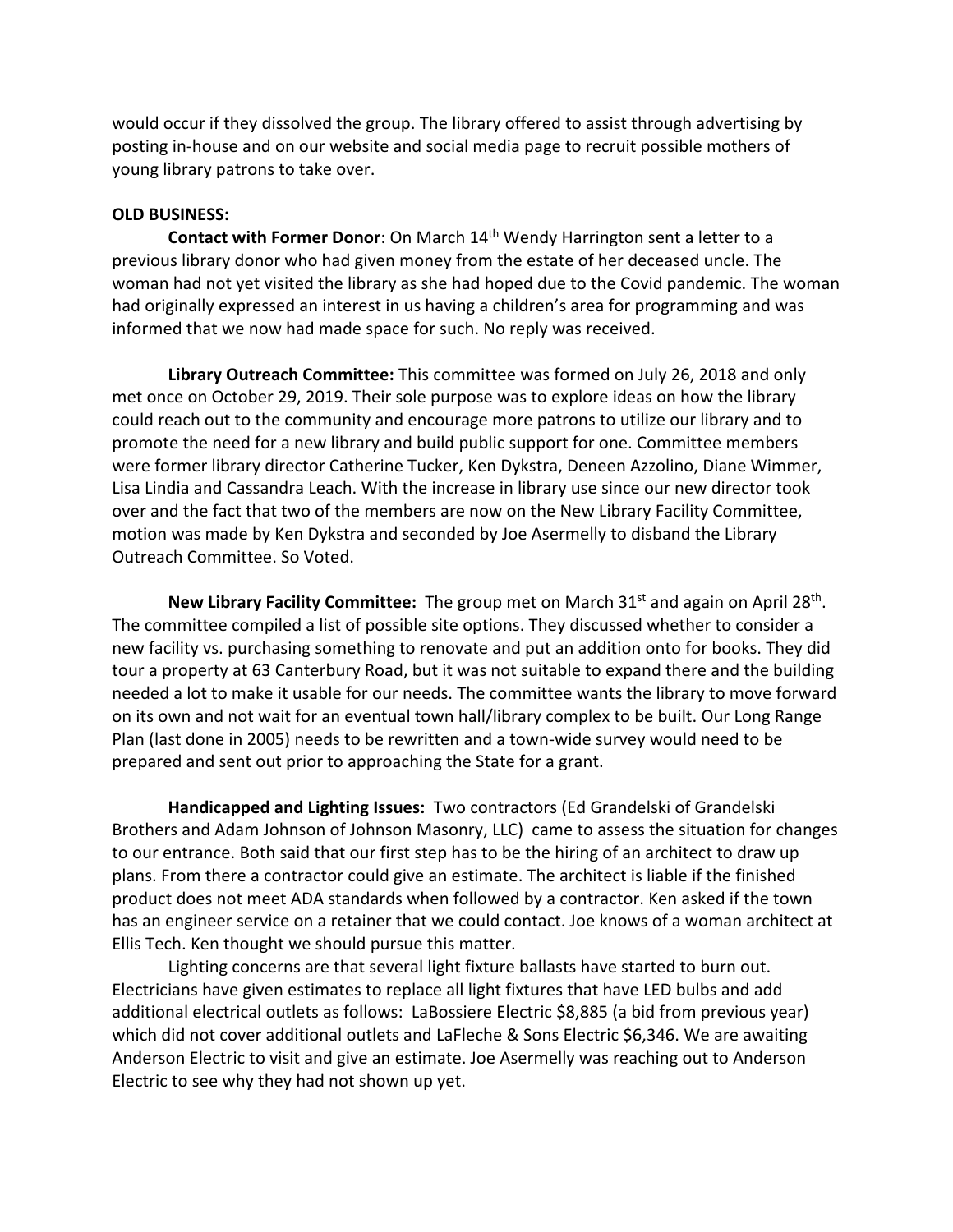ARPA money for this from funds the town has received may only give non-profits \$10,000. Ken asked if we would be considered completely non-profit, since non-profits applying for town funds were Boy Scouts and other organizations.

## **NEW BUSINESS:**

**Clarification Regarding Board's Intent When Revising the Vacation Portion of the Policy on Paid Time Off for Hourly Employees:** At a September 2021 meeting, the board had revised its policy on vacation time based on the hours worked in a week and length of service. It set a July 1, 2022 date for vacation revisions to take place so that, as Diane Wimmer had previously suggested, employees could use up vacation time they may have remaining before July 1, 2022. An issue was raised recently by Cassandra Leach because her date of hire for determining vacation is January of each year. Cassandra was expecting 90 hours of vacation time to use before July 1, 2022, but had only 60 hours put in her account in January this year, which she has already used. Cassandra was accustomed to receiving 90 hours of vacation based on a 30-hour work week, when in fact she had voluntarily cut her work week to 20 hours approximately almost 10 years ago, when she no longer needed a 30-hour work week to receive insurance benefits from the town. Lack of a written vacation policy at that time allowed continuance of vacation based on a 30-hour work week until now. After much discussion, and the determination that an interpretation of the revised policy did exist, a motion was made by Joe Asermelly and seconded by Ken Dykstra to compromise on the additional 30 hours of vacation time in question and allow Cassandra Leach to have 15 more hours of vacation time to be used before July 1, 2022, since her vacation year runs from January to January and 6 months of the year has already gone by. So Voted. Cassandra to be notified by email of the board's decision since she was not in attendance this evening.

**Proposed Revision of Hourly Employees Paid Time Off Due to Change in Our Library Hours:** With a change in the hours the library is open, our current Librarian/Clerks are working a 22-hour work week instead of the 20-hour work week the policy is based on. Wendy Harrington presented two possible options to revise the current policy to reflect the work hours change. After much discussion, motion was made by Joe Asermelly and seconded by Deneen Azzolino to make the following revisions in the policy:

Delete the column that lists vacation hours prior to July 1, 2022. Change title headings on remaining columns as follows:

Effective July 1, 2022 Effective July 1, 2022 Work a 20-hour or more, but Work a 30-hour or more less than 30-hour week work week

Wendy will send an email with attachment of the complete policy, containing the above revisions, to board members that were in attendance to be sure it matches what was voted on.

**Hiring of a Children's Story Time Employee:** We have budgeted \$2,400 to have story time at the library. The Town Meeting to approve the budget is scheduled for June  $21^{st}$ . Elizabeth would like to have story time either a Friday morning or a Monday morning for ages